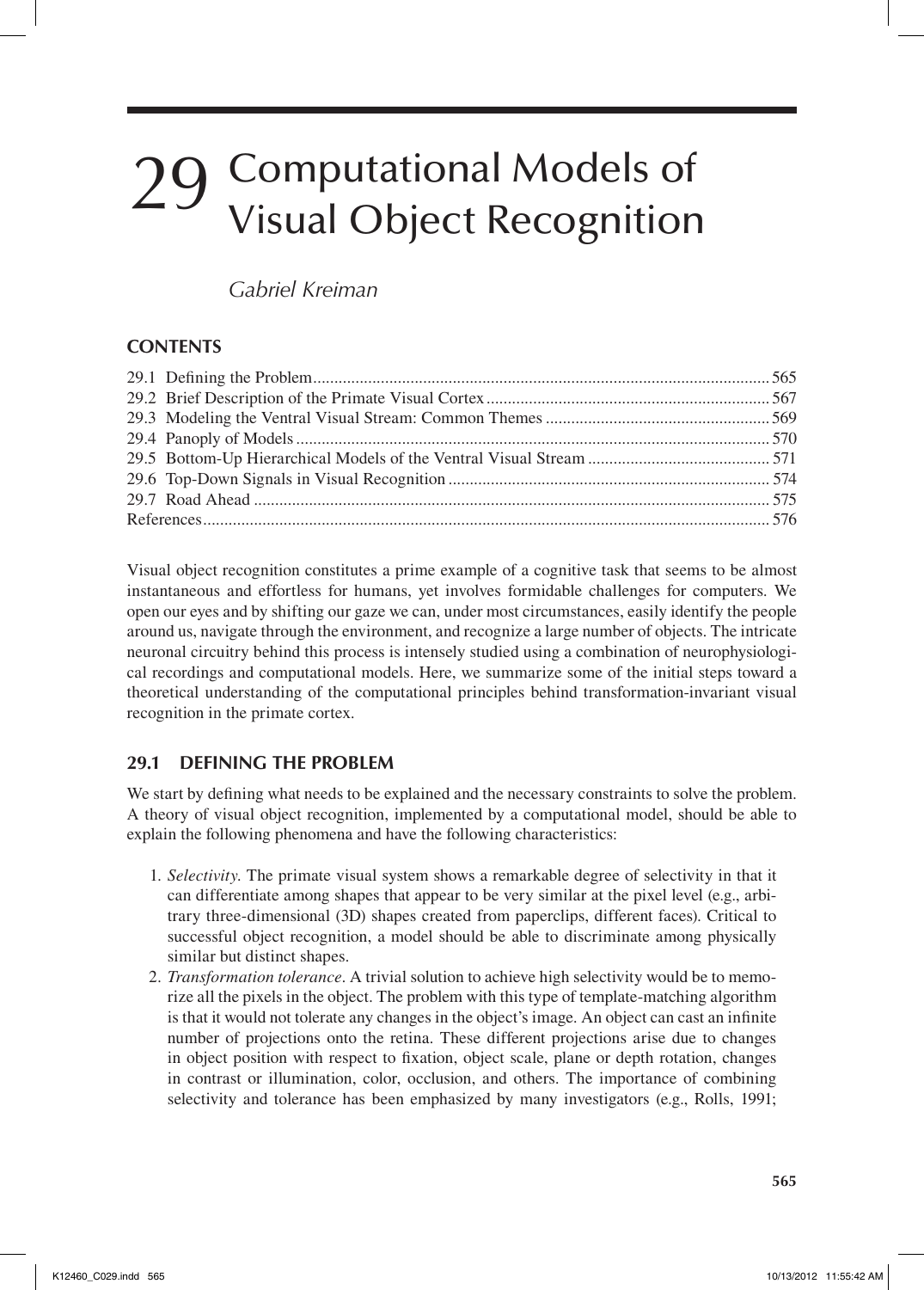Olshausen et al., 1993; Logothetis and Sheinberg, 1996; Riesenhuber and Poggio, 1999; Deco and Rolls, 2004a; Serre et al., 2007b, among others).

- 3. *Speed*. Visual recognition is very fast, as emphasized by many psychophysical investigations (Potter and Levy, 1969; Kirchner and Thorpe, 2006; Serre et al., 2007a), scalp electroencephalography (EEG) measurements (Thorpe et al., 1996), and invasive neurophysiological recordings in humans (Liu et al., 2009) and monkeys (e.g., Richmond et al., 1983; Keysers et al., 2001; Hung et al., 2005). This speed imposes an important constraint on the number of computational steps that the visual system can use for pattern recognition (Rolls, 1991; Serre et al., 2007b).
- 4. *Generic shape recognition*. We can recognize a large variety of objects and shapes. Estimates about the exact number of objects or object categories that primates can discriminate vary widely depending on several assumptions and extrapolations (e.g., Standing, 1973; Biederman, 1987; Abbott et al., 1996; Brady et al., 2008). Certain types of shapes may be particularly interesting, may have more cortical real estate associated with them, and may be processed faster, and their recognition could be impaired independently of other shapes. For example, there has been extensive discussion in the literature about faces, their representation, and how they can be different from other visual stimuli (for review, see Tsao and Livingstone, 2008). Yet, independently of precise figures about the number of shapes that primates can discriminate and independently also of whether natural objects and faces are special or not, it is clear that there exists a *generic* recognition machinery capable of discriminating among multiple arbitrary shapes. For simplicity and generality, here, we focus first on this generic shape recognition problem. Face recognition, or specialization for natural objects versus other shapes, constitutes interesting and important specific instantiations and subproblems of the general one that we try to address here.
- 5. *Implementable in a computational algorithm*. A successful theory of visual object recognition needs to be described in sufficient detail to be implemented through computational algorithms. This requirement is important because the computational instantiation allows us to run simulations and hence to quantitatively compare the performance of the model against behavioral metrics. The computational simulations also lend themselves to a direct comparison between the model's computational steps and neurophysiological responses at different stages of the visual processing circuitry. The algorithmic implementation forces us to rigorously state the assumptions and formalize the computational steps; in this way, computational models can be more readily compared than "armchair" theories and "word/ descriptive" models. The implementation can also help us debug the theory by discovering hidden assumptions, bottlenecks, and challenges that the algorithms cannot solve or where the algorithms' performance is poor. There are multiple fascinating ideas and theories about visual object recognition that have not been implemented through computational algorithms. These ideas can be extremely useful and helpful for the field and can inspire the development of computational models. Yet, we emphasize that we cannot easily compare theories that can be and have been implemented against other theories that have not.
- 6. *Focused on primates*. Here, we restrict the discussion to object recognition in primates. There are strong similarities in visual object recognition at the behavioral and neurophysiological levels between macaque monkeys (one of the prime species for neurophysiological studies) and humans (e.g., Myerson et al., 1981; Logothetis and Sheinberg, 1996; Orban,
- 2004; Nielsen et al., 2006; Kriegeskorte et al., 2008; Liu et al., 2009). While other species (e.g., cats, rodents, and pigeons) also display strong visual recognition abilities, at this stage, we know less about the neuronal circuits and computational principles involved in some of these other animal models.
	- 7. *Biophysically plausible*. There are multiple computational approaches to visual object recognition. Here, we restrict the discussion to models that are biophysically plausible. In doing so, we ignore a vast literature in computer vision, where investigators are trying to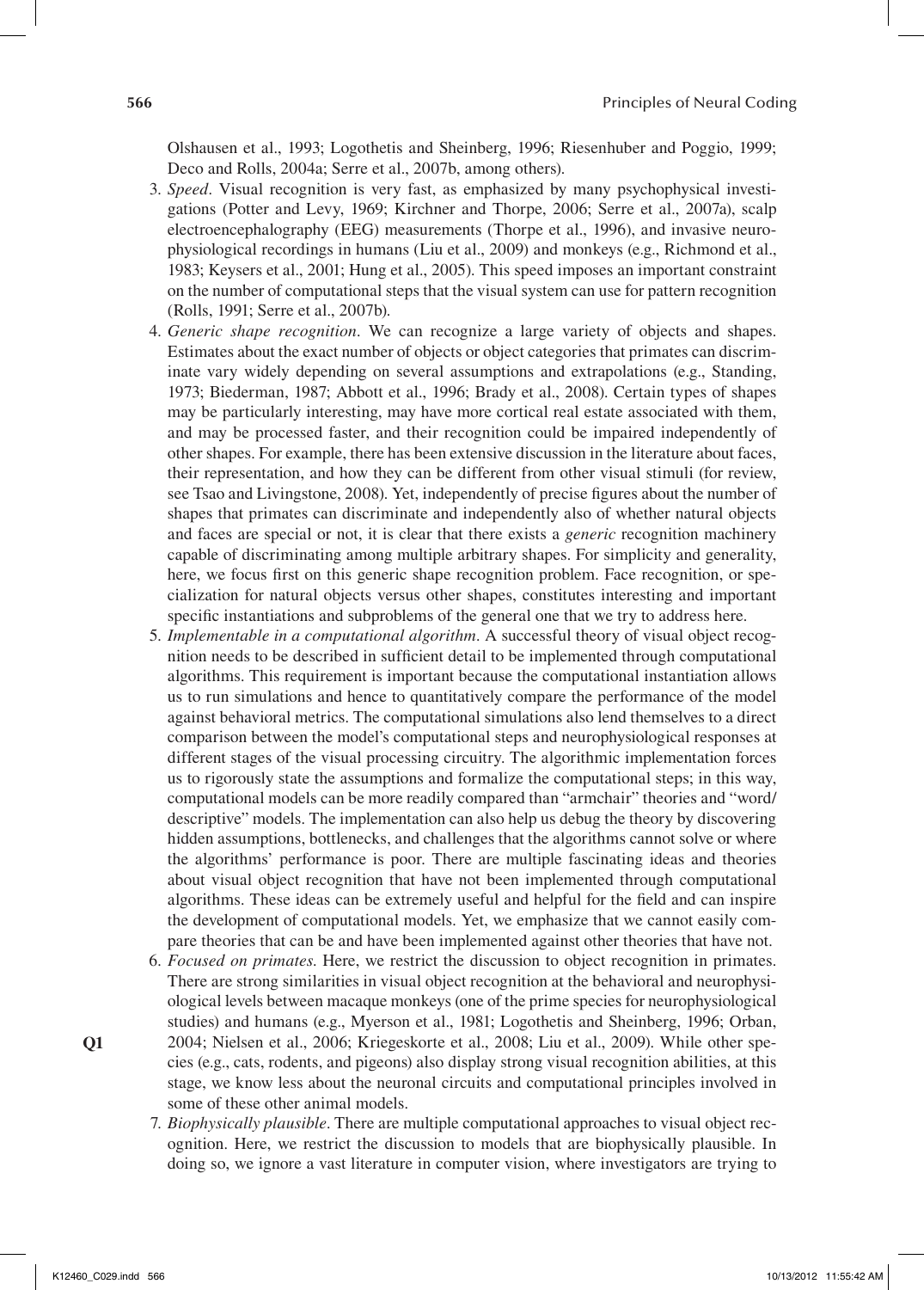solve similar problems without direct reference to the cortical circuitry. These engineering approaches are extremely interesting and useful from a practical viewpoint. Ultimately, in the same way that computers can become quite successful at playing chess without any direct connection to the way in which humans play the game, computer vision approaches can achieve high performance without mimicking neuronal circuits. Here, we focus on biophysically plausible theories and algorithms.

8. *Restricted to the visual system*. The visual system is not isolated from the rest of the brain and there are plenty of connections between the visual cortex and other sensory cortices, between the visual cortex and memory systems in the medial temporal lobe, and between the visual cortex and the frontal cortex. It is likely that these connections also play an important role in the process of visual recognition, particularly through feedback signals that incorporate expectations (e.g., the probability that there is a lion in an office setting is very small), prior knowledge and experience (e.g., the object appears similar to another object that we are familiar with), and cross-modal information (e.g., the object is likely to be a musical instrument because of its harmonious sound). To begin with and to simplify the problem, we restrict the discussion to the visual system.

In a nutshell, in this chapter, we consider a scenario where an arbitrary image is flashed for a brief period of time, say 50 ms, and we need to identify its contents. We emphasize that visual recognition is far more complex than the identification of specific objects. Under natural viewing conditions, objects are embedded in complex scenes and need to be separated from their background. How this segmentation occurs constitutes an important challenge in itself. Segmentation depends on a variety of cues including sharp edges, texture changes, and object motion among others. Some object recognition models assume that segmentation must occur prior to recognition. There is no clear biological evidence for segmentation prior to recognition. We do not discuss segmentation here (see Borenstein et al., 2004; Sharon et al., 2006 for recent examples of segmentation algorithms).

Another simplification that we consider here (as in many computational models) is to ignore color and focus on grayscale image. While colors can significantly enhance and enrich visual experience, it is clear that we can recognize shapes in grayscale images and we therefore restrict the discussion to this stripped down version of the shape recognition problem.

Most object recognition models are based on studying static images. Under natural viewing conditions, there are important cues that depend on temporal correlations and temporal integration of information. These dynamic cues can significantly enhance recognition. Yet, it is clear that we can recognize objects in briefly flashed static images. Therefore, many computational models aim to solve the reduced (and more difficult) version, the pattern recognition problem, ignoring dynamical information. In this chapter, we follow this trend and focus on the analysis of static images.

We can perform a variety of complex tasks that rely on visual information that are different from identification. For example, we can put together images of snakes, lions, and dolphins, and categorize them as animals. Categorization is a very important problem in vision research and it also constitutes a formidable challenge for computer-based approaches. Here, we focus on the question of object identification.

## **29.2 Brief Description of the Primate Visual Cortex**

We succinctly summarize here some aspects of the neuroanatomy and neurophysiology of the primate visual system. The account does not aim to be exhaustive. We need to define some of the key brain areas and neuronal circuits to be discussed and modeled in the following sections. For further reading, see Felleman and Van Essen (1991), Logothetis and Sheinberg (1996), Tanaka (1996), Connor et al. (2007), and Blumberg and Kreiman (2010).

Visual information processing starts at the retina where incoming photons are transduced into an electrical signal. The intricate computational circuitry in the retina is far more sophisticated than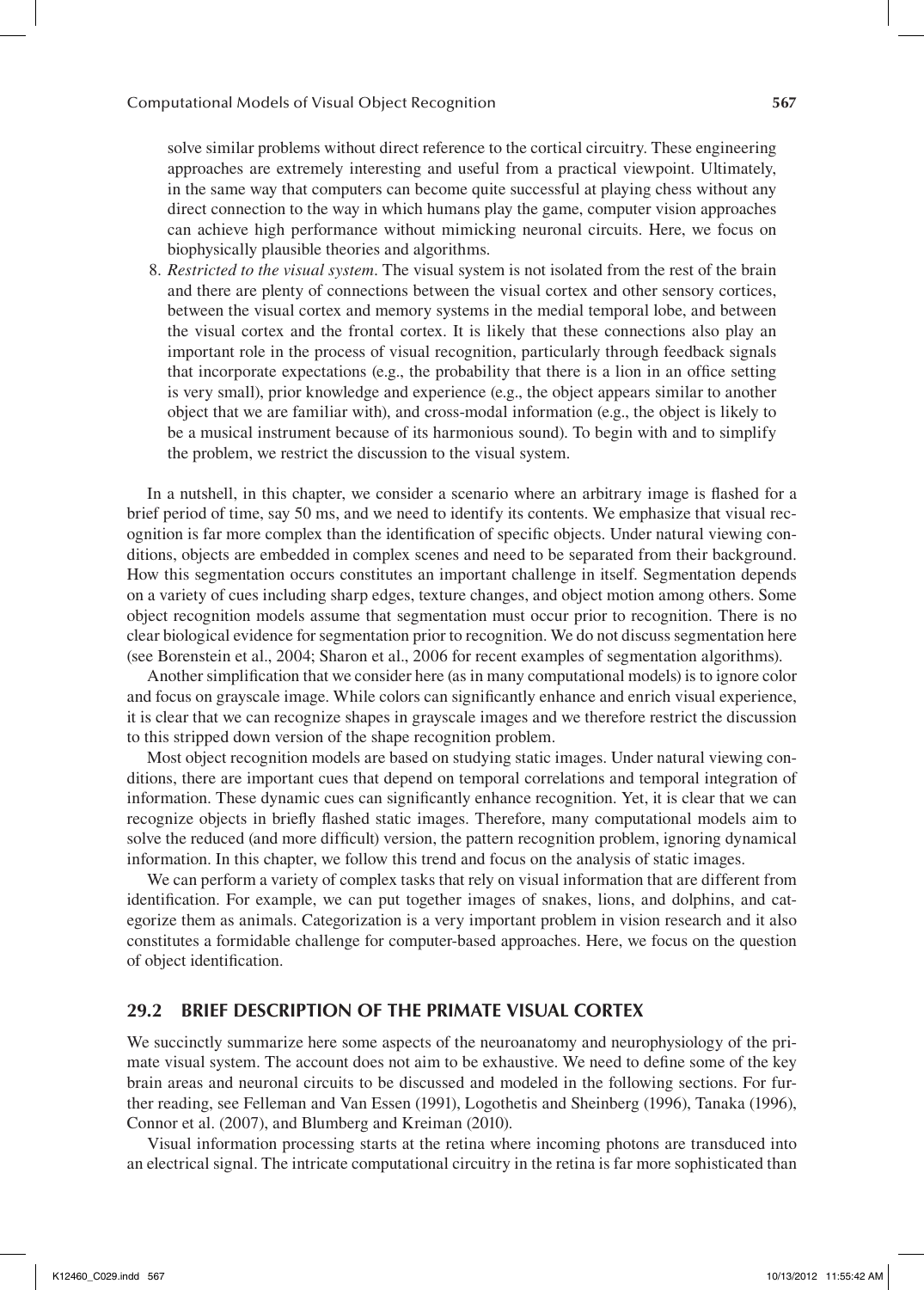modern digital cameras and already performs a number of important computations on the image (much more so than often credited for in visual recognition models). Before arriving at retinal ganglion cells, information is processed through a cascade of transformations from the photoreceptors to bipolar cells, horizontal cells, and amacrine cells. The main pathway for visual recognition conveys information from retinal ganglion cells to the dorsal part of the thalamus, the lateral geniculate nucleus (LGN). Neurons in the retina and LGN display a center–surround receptive field structure, responding most strongly to visual input in the center of a specific location of the visual field and being inhibited by visual input in the surround. This is a common theme throughout the neocortex; neurons respond most strongly to differences (in this case, between the illumination at the center and surround) rather than uniform stimulation. This center–surround receptive field structure is typically described as a difference of Gaussians operator. Assuming independence between the spatial and temporal aspects of the receptive field, the filter describing the center–surround structure at position *x*, *y* (when the center is at  $x = 0$ ,  $y = 0$ ) can be written as

$$
F(x, y) = \frac{1}{2\pi\sigma_{\text{center}}^2} \exp\left(-\frac{x^2 + y^2}{2\sigma_{\text{center}}^2}\right) - \frac{B}{2\sigma_{\text{surround}}^2} \exp\left(-\frac{x^2 + y^2}{2\sigma_{\text{surround}}^2}\right)
$$
(29.1)

where  $\sigma_{\text{center}}$  and  $\sigma_{\text{surround}}$  denote the extent of the center and surround regions, respectively and *B* controls the relative strength of the center and surround (Wandell, 1995; Dayan and Abbott, 2001).

Neurons in the LGN project to the primary visual cortex (area V1), located at the back of our brains. Neurons in the primary visual cortex show more sophisticated receptive fields and respond vigorously to oriented bars within their receptive fields (Hubel and Wiesel, 1962). Neurons are tuned to the orientation of the bar; this preference is often described by a Gabor function:

$$
F(x, y) = \frac{1}{2\pi\sigma_x\sigma_y} \exp\left(-\frac{x}{2\sigma_x^2} - \frac{y}{2\sigma_y^2}\right) \cos(kx - \phi)
$$
 (29.2)

where  $\sigma_x$  and  $\sigma_y$  determine the spatial extent in *x* and *y*, *k* is the preferred spatial frequency, and  $\phi$ indicates the preferred spatial phase. Convolving an image with a Gabor filter is one way of enhancing the spatial edges (Horn, 1986). Equations 29.1 and 29.2 typically describe the initial processing of an input image by multiple computational models of visual recognition. As noted, this is only an approximation and the biological pathway from the retina to the primary visual cortex provides a more sophisticated transformation, including nonlinearities in the contrast response, responses to different colors, temporal adaptation, and responses to motion among others (Dowling, 1987; Wandell, 1995; Smirnakis et al., 1997; Lennie and Movshon, 2005; Kohn, 2007).

Two main types of cells have been characterized in the primary visual cortex based on their functional responses to the oriented bars: simple cells and complex cells. The key distinction is that complex cells show a significant degree of tolerance to the exact position of the oriented bar within the receptive field. We can think of these two types of responses as providing initial steps toward satisfying the first two constraints for the visual recognition problem: selectivity and invariance. The first step (simple cells) is to extract selective information (edges) relevant for recognition. The second step (complex cells) is to ensure that this edge extraction process can tolerate small shifts in position. This distinction between simple and complex cells plays an important role in many computational models as emphasized below.

We can distinguish two main pathways emerging from V1 (Ungerleider and Mishkin, 1982; Haxby et al., 1991). The dorsal pathway is often referred to as the "where" or "action" pathway and involves projections to areas V2, MT, and MST. Neurons along this pathway are sensitive to motion direction and depth information. The ventral pathway is often referred to as the "what" pathway and involves projections to area V2, V4, and the inferior temporal cortex (Felleman and Van Essen,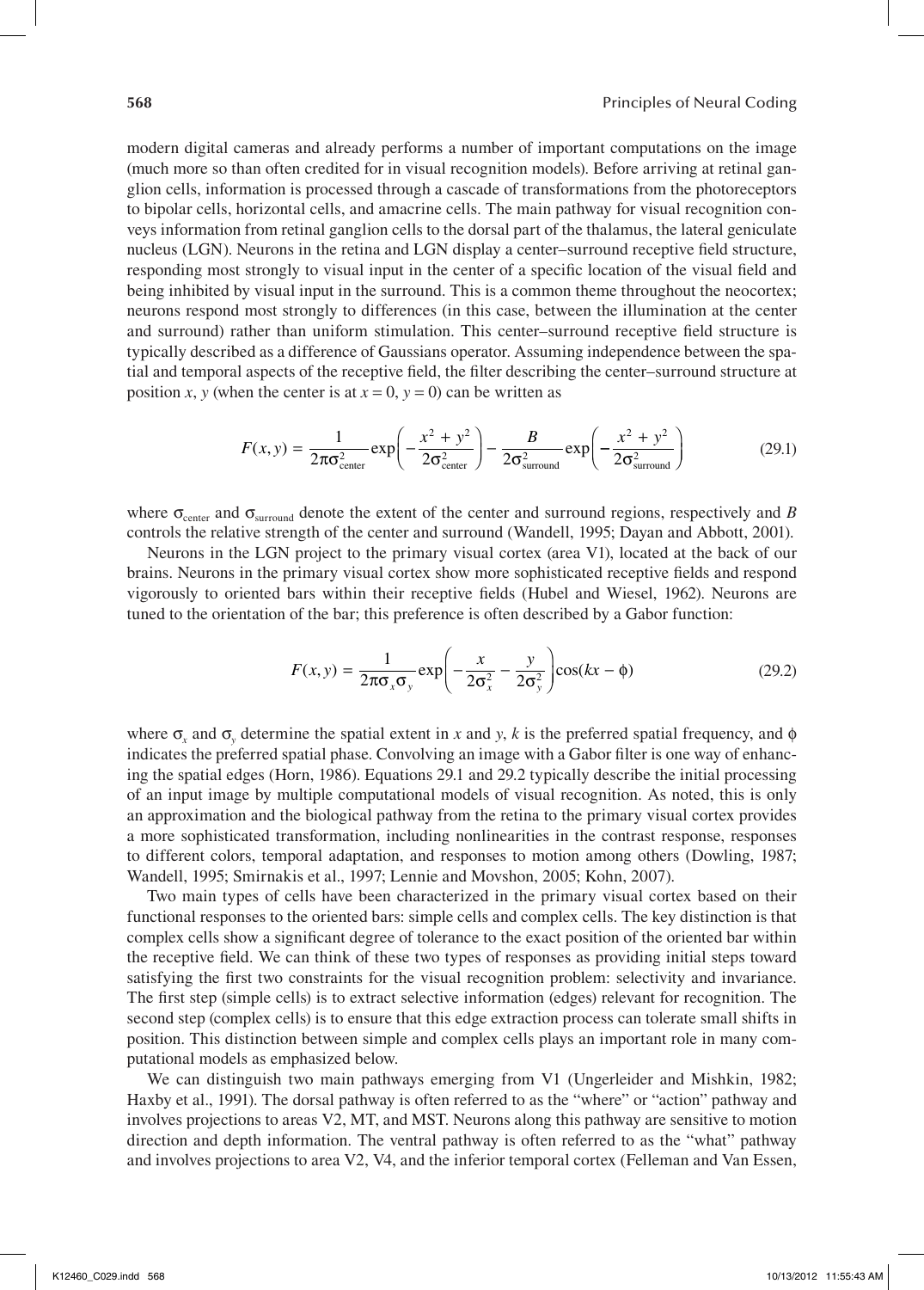1991). The inferior temporal cortex is a large and poorly studied region of the cortex that has also been divided into multiple subregions (Tanaka, 1996).

The ventral pathway seems to be the main pathway involved in the process of shape recognition. To a reasonable first approximation, the ventral visual cortex is often thought of as a hierarchical cascade of signal processing steps (Felleman and Van Essen, 1991). Ascending through this hierarchy, there is a progressive increase in the size of receptive fields, in the degree of selectivity to "complex" shapes, and in the degree of tolerance to object transformations (Rolls, 1991; Connor et al., 2007). There is also a progressive increase in the latency of neurophysiological responses to the visual stimuli with an increase of about 15 ms per step in the hierarchy (Schmolesky et al., 1998).

In spite of significant work studying the responses of neurons along the ventral visual stream, there have been more studies of the retina to V1 path than on the rest of the visual cortex combined. Our understanding of the visual preferences of neurons beyond the primary visual cortex is quite primitive (Connor et al., 2007; DiCarlo et al., 2012). Investigators have used a variety of shapes to interrogate the selectivity of neurons, including gratings, angles, lines with parameterized curvatures, shapes defined by Fourier descriptors, paperclips, abstract shapes, natural objects, and many more (Miyashita and Chang, 1988; Logothetis et al., 1995; Brincat and Connor, 2004; Hung et al., 2005; Hegde and Van Essen, 2007). We are still far from a systematic understanding of the shape preferences along the ventral stream that can be condensed into expressions such as Equations 29.1 and 29.2 above.

### **29.3 Modeling the Ventral Visual Stream: Common Themes**

Several investigators have proposed computational models that aim to capture some of the essential principles behind the transformations along the primate ventral visual stream. Before discussing some of those models in more detail, we start by providing some common themes that are shared by many of these models.

The input to the models is typically an image, defined by a matrix that contains the grayscale value of each pixel. Object shapes can be discriminated quite well in grayscale images and, therefore, most models ignore the added complexities of color processing (but eventually it will also be informative and important to add color to these models). Because the focus is often on the computational properties of the ventral visual cortex, several investigators often ignore the complexities of modeling the computations in the retina and LGN: the pixels themselves or the pixels convolved with the center–surround receptive field structure described by Equation 29.1 are used to coarsely represent the output of retinal ganglion cells and LGN cells. As noted above, this is one of the many oversimplifications in several computation models. This pixel-like input is then typically convolved with a filter such as the one defined by Equation 29.2 to emphasize image edges and mimic the initial processing in V1 simple cells.

Most models have a *hierarchical* and *deep* structure that aims to mimic the approximately hierarchical architecture of the ventral visual cortex (Felleman and Van Essen, 1991; Maunsell, 1995). The properties of deep networks have received considerable attention in the computational world, even if the mathematics underlying learning in deep networks that include nonlinear responses is far less understood than the mathematics of shallow networks (Poggio and Smale, 2003; Hinton and Salakhutdinov, 2006; Bengio et al., 2007). To a first approximation, it seems that the neocortex and computer modelers have adopted a *divide and conquer* strategy whereby a complex problem is divided into many simpler tasks.

Most computational models assume, explicitly or implicitly, that cortex is cortex, and hence that there exist canonical microcircuits and computations that are repeated over and over throughout the hierarchy (Riesenhuber and Poggio, 1999; Douglas and Martin, 2004; Serre et al., 2007b).

As we ascend through the hierarchical structure of the model, units in higher levels typically have larger receptive fields, respond to more complex visual features, and show an increased degree of tolerance to transformations of their preferred features (Rolls, 1991; Riesenhuber and Poggio, 1999). The details matter and models differ in how exactly these properties are implemented.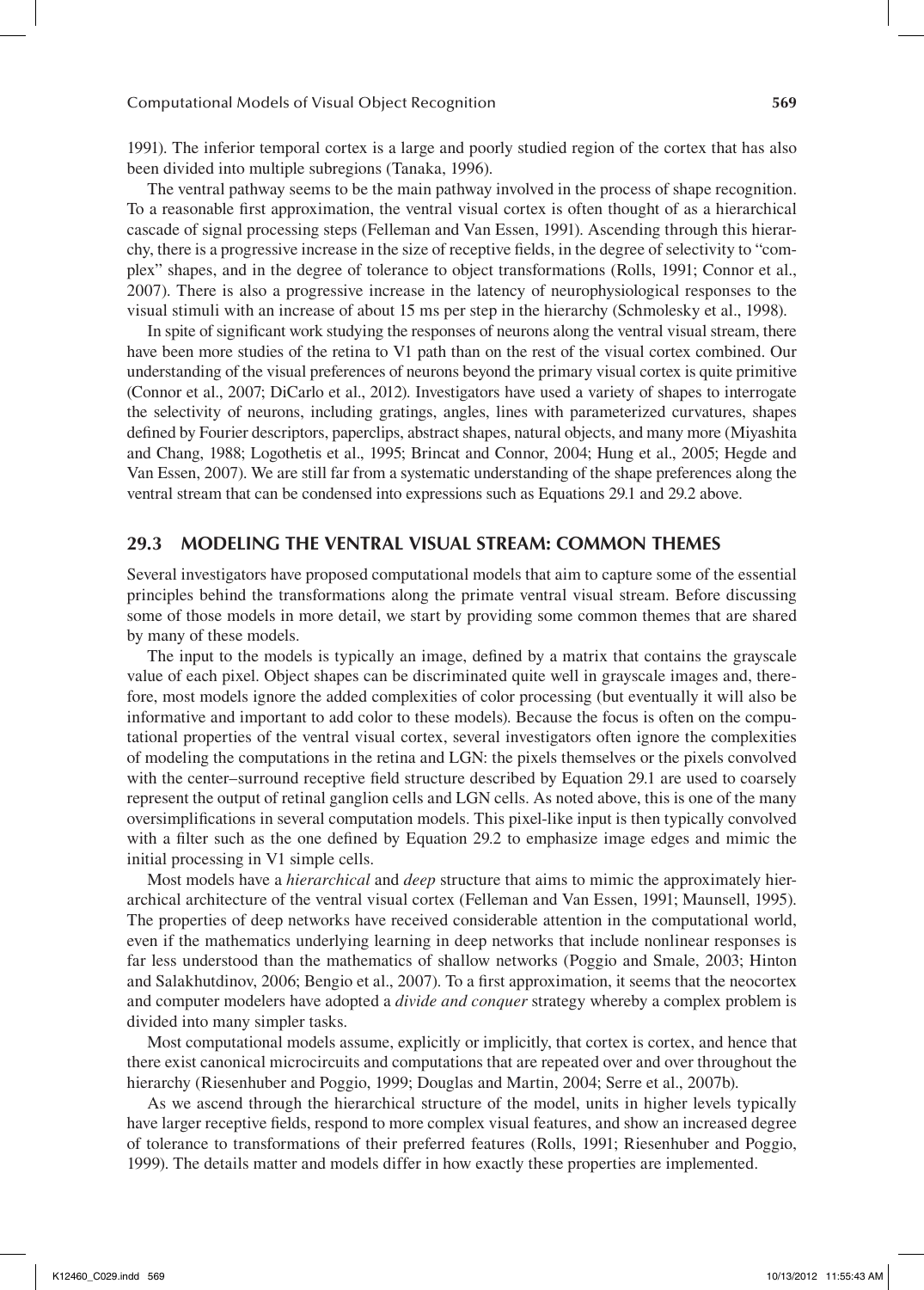### **29.4 Panoply of Models**

We summarize now a few important ideas that have been developed to describe visual object recognition. The presentation here is neither an exhaustive list nor a thorough discussion of each of these approaches. For a more detailed discussion of several of these approaches, see Marr (1982), Hummel and Biederman (1992), Olshausen et al. (1993), Bulthoff et al. (1995), Ullman (1996), Edelman and Duvdevani-Bar (1997), Mel (1997), Wallis and Rolls (1997), LeCun et al. (1998), Amit and Mascaro (2002), Riesenhuber and Poggio (2002), Kersten and Yuille (2003), Lee and Mumford (2003), Deco and Rolls (2004b), Rao (2005), and Serre et al. (2005b).

Straightforward template matching does not work for pattern recognition. Even shifting a pattern by one pixel would pose significant challenges for an algorithm that merely compares the input with a stored pattern on a pixel-by-pixel fashion. As noted at the beginning of this chapter, a key challenge to recognition is that an object can lead to an infinite number of retinal images depending on its size, position, illumination, and so on. If all objects were always presented in a standardized position, scale, rotation, and illumination, recognition would be considerably easier (DiCarlo and Cox, 2007; Serre et al., 2007b). On the basis of this notion, several approaches are based on trying to transform an incoming object into a canonical prototypical format by shifting, scaling, and rotating objects (e.g., Ullman, 1996). The type of transformations required is usually rather complex, particularly for nonaffine transformations. While some of these problems can be overcome by ingenious computational strategies, it is not entirely clear (yet) how the brain would implement such complex calculations, nor is there currently any clear link to the type of neurophysiological responses observed in the ventral visual cortex.

A number of approaches are based on decomposing an object into its component parts and their interactions. The idea behind this notion is that there could be a small dictionary of object parts and a small set of possible interactions that act as building blocks of all objects. Several of these ideas can be traced back to the prominent work of David Marr (Marr and Nishihara, 1978; Marr, 1982), where those constituent parts were based on generalized cone shapes. The artificial intelligence community also embraced the notion of structural descriptions (Winston, 1975). In the same way that a mathematical function can be decomposed into a sum over a certain basis set (e.g., polynomials or sine and cosine functions), the idea of thinking about objects as a sum over parts is attractive because it may be possible and easier to detect these parts in a transformation-invariant manner (Biederman, 1987; Mel, 1997). In the simplest instantiations, these models are based on detecting a conjunction of object parts, an approach that suffers from the fact that part rearrangements would not impair recognition but they should (e.g., consider a house with a garage on the roof and the chimney on the floor). More elaborate versions include part interactions and relative positions. Yet, this approach seems to convert the problem of object recognition to the problem of object *part* recognition plus the problem of object part interaction recognition. It is not entirely obvious that object part recognition would be a trivial problem in itself nor is it obvious that *any* object can be uniquely and succinctly described by a universal and small dictionary of simpler parts (of course, any object can ultimately be described by pixels but this is not useful). To be useful, an object and its myriad transformed versions should be described by a small and unique set of parts and interactions in the same way that a rich universe of words can be formed by simple combinations of a handful of letters. It is not entirely trivial how the recognition of complex shapes (e.g., consider discriminating between two faces) can be easily described in terms of a structural description of parts and their interactions. Computational implementations of these structural descriptions have been sparse (see however Hummel and Biederman, 1992). More importantly, it is not entirely apparent how these structural descriptions relate to the neurophysiology of the ventral visual cortex (see however Vogels et al., 2001).

A series of computational algorithms, typically rooted in the neural network literature (Hinton, 1992), attempts to build deep structures where inputs can be reconstructed at each stage (for a recent version of this idea, see, e.g., Hinton and Salakhutdinov, 2006). In an extreme version of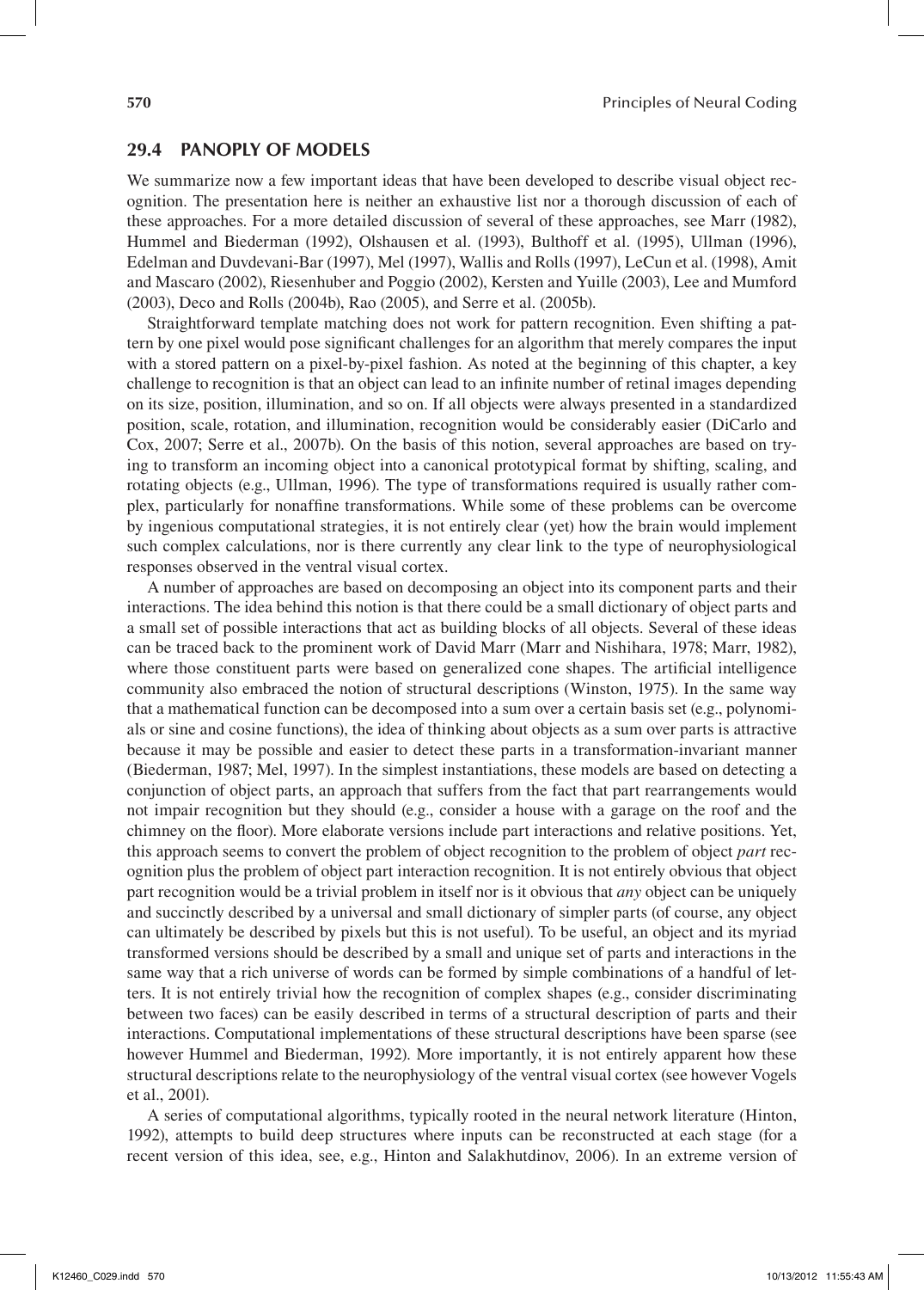this approach, there is no information loss along the deep hierarchy and backward signals carry information capable of recreating arbitrary inputs in lower visual areas. There are a number of interesting applications for such "auto-encoder" deep networks such as the possibility of performing dimensionality reduction. From a neurophysiological viewpoint, however, it seems that the purpose of the cortex is precisely the opposite, namely, to lose information in biologically interesting ways. As emphasized at the beginning of this chapter, it seems that a key goal of the ventral visual cortex is to be able to extract biologically relevant information (e.g., object identity) in spite of changes in the input at the pixel level.

Particularly within the neurophysiology community, there exist several approaches where investigators attempt to parametrically define a space of shapes and then record the activity of neurons along the ventral visual stream in response to these shapes (Tanaka, 1996; Brincat and Connor, 2004; Connor et al., 2007). This dictionary of shapes can be more or less quantitatively defined. For example, in some cases, investigators start by presenting different shapes in search of a stimulus that elicits strong responses. Subsequently, they manipulate the "preferred" stimulus by removing or changing different parts and evaluating how the neuronal responses are modified by these transformations. While interesting, these approaches suffer from the difficulties inherent in considering arbitrary shapes that may or may not constitute the truly "preferred" stimuli. Additionally, in some cases, the transformations examined only reveal anthropomorphic biases about what features could be relevant (e.g., the distance between the two eyes for face recognition). A more systematic and less anthropomorphic approach is to define shapes parametrically according to certain functions loosely inspired by neurophysiological data. For example, Brincat and colleagues considered a family of shapes with different types of curvatures and modeled responses in a six-dimensional space defined by a sum of Gaussians with parameters given by the curvature, orientation, relative position, and absolute position of the contour elements in the display. This approach is intriguing because it has the attractive property of allowing investigators to plot "tuning curves" similar to the ones used to represent the activity of units in the earlier visual areas. Yet, it also makes strong assumptions about the type of shapes preferred by the units.

Expanding on these ideas, investigators have tried to start from generic shapes and use genetic algorithms whose trajectories are guided by the neuronal preferences (Yamane et al., 2008). What is particularly interesting about this approach is that it seems to be less biased than the former two approaches. A key limitation in these approaches is the recording time, which limits the investigators possibilities to sample the stimulus space. Further, genetic algorithms, particularly with small data sets, may converge onto the local minima or even may not converge at all. Genetic algorithms can be more thoroughly examined in the computational domain. For example, investigators can examine a huge variety of computational models and let them "compete" with each other through evolutionary mechanisms (Pinto et al., 2009). To guide the evolutionary paths, it is necessary to define a cost function; for example, evolution can be constrained by rewarding models that achieve better performance in certain recognition tasks. This type of approach can lead to models with high performance (although it also suffers from difficulties related to the local minima). Unfortunately, it is not obvious that better performance necessarily implies any better approximation to the way in which the cortex solves the visual recognition problem.

# **29.5 Bottom-Up Hierarchical Models of the Ventral Visual Stream**

A hierarchical network model can be described by a series of layers  $i = 0,1,...,N$ . Each layer contains  $n(i) \times n(i)$  units arranged in a matrix. The activity of each unit in each layer can be represented by the matrix  $\mathbf{x}_i$  ( $\mathbf{x}_i \in \mathbb{R}^{n(i)\times n(i)}$ ). In several models,  $x_i$  (*j*,*k*) (i.e., the activity of the unit at position *j*,*k* in layer  $i$ ) is a scalar value interpreted as the firing rate of the unit. The initial layer is defined as the input image;  $\mathbf{x}_0$  represents the (grayscale) values of the pixels of a given image. Dynamical models  $\mathbf{Q2}$ include a time variable: **x***<sup>i</sup>* (*t*).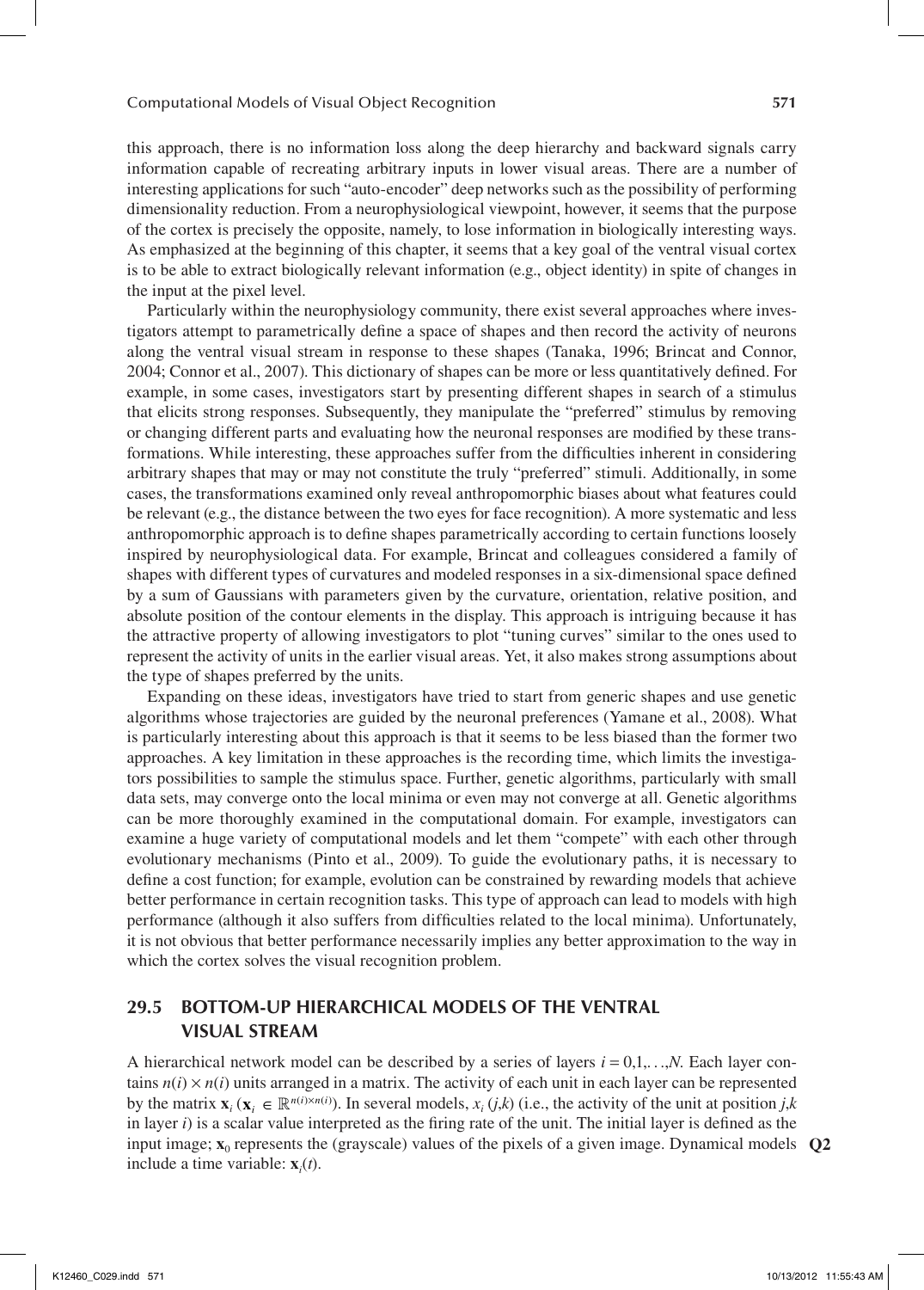Equations 29.1 and 29.2 constitute the initial steps for many object recognition models and capitalize on the more studied parts of the visual system, the pathway from the retina to the primary visual cortex. The output of Equation 29.2, after convolving the activity of center–surround receptive fields with a Gabor function, can be thought of as a first-order approximation to extracting the edges in the image. As noted above, our understanding of the ventral visual cortex beyond V1 is far more primitive and it is therefore not surprising that this is where most models diverge. In a first-order simplification, we can generically describe the transformations along the ventral visual stream as

$$
\mathbf{x}_{i+1} = f_i(\mathbf{x}_i) \tag{29.3}
$$

This assumes that the activity in a given layer only depends on the activity pattern in the previous layer. This assumption implies that at least three types of connections are ignored: (i) connections that "skip" a layer in the hierarchy (e.g., direct synapses from the LGN to V4 skipping V1 and V2), (ii) top-down connections (e.g., synapses from V2 to V1 (Virga, 1989)), and (iii) connections within a layer (e.g., horizontal connections between neurons with similar preferences in V1 (Callaway, 1998)).

The subindex *i* in the function *f* indicates that the transformation from one layer to another is not necessarily the same across layers. It is often assumed, explicitly or tacitly, that there exist general rules, often summarized in the epithet "cortex is cortex," such that only a few such transformations are allowed (Fukushima, 1980; Douglas and Martin, 2004; Serre et al., 2007b; DiCarlo et al., 2012). Therefore, while the exact parameters can be distinct in different layers, the functions  $f_i$  are restricted to a few canonical forms.

A simple form that *f* could take is a linear function:

$$
\mathbf{x}_{i+1} = \mathbf{W}_i \mathbf{x}_i \tag{29.4}
$$

where the matrix  $W_i$  represents the linear weights that transform activity in layer  $i$  into activity in layer  $i + 1$ . Not all neurons in layer  $i$  need to be connected to all neurons in layer  $i + 1$ ; in other words, many entries in **W** can be 0. Equation 29.4 may seem to be oversimplistic and it is. Yet, in some cases, there is some empirical evidence that the activity of some neurons can be approximately described by a linear filtering operation on the activity of the input neurons. For example, Hubel and Wiesel proposed that the oriented filters in the primary visual cortex could arise from a linear summation of the activity of neurons in the LGN with appropriately aligned center–surround receptive fields (Hubel and Wiesel, 1962). In addition, this type of linear processing is a simple formulation that has been assumed in multiple theoretical studies and computational simulations (Hertz et al., 1991; Dayan and Abbott, 2001). Unfortunately, neurons are far more intricate devices and nonlinearities abound in their response properties. For example, Hubel and Wiesel also described the activity of the so-called complex cells that are also orientation tuned but show a nonlinear response as a function of spatial frequency or bar length. An interesting discussion of the extent and limits of linear summation and nonlinear models to describe the activity of neurons in early vision is presented in Carandini et al. (2005). It should also be noted that a cascade of linear operations can be described as a single linear operation and therefore nonlinearities constitute a key piece of the "divide and conquer" strategy advocated above. Furthermore, the ability to achieve tolerance to object transformations seems to depend on the existence of nonlinear operations.

One of the early models that aimed to describe object recognition, inspired by the neurophysiological findings of Hubel and Wiesel, was the Neocognitron (Fukushima, 1980) (see also earlier theoretical ideas in Sutherland, 1968). This model had two possible operations, a linear tuning function that could be described by Equation 29.4 (performed by "simple" cells) and a nonlinear OR operation (performed by "complex" cells). These two operations were alternated and repeated

through the multiple layers in the hierarchy. This model demonstrated the feasibility to achieve **Q4**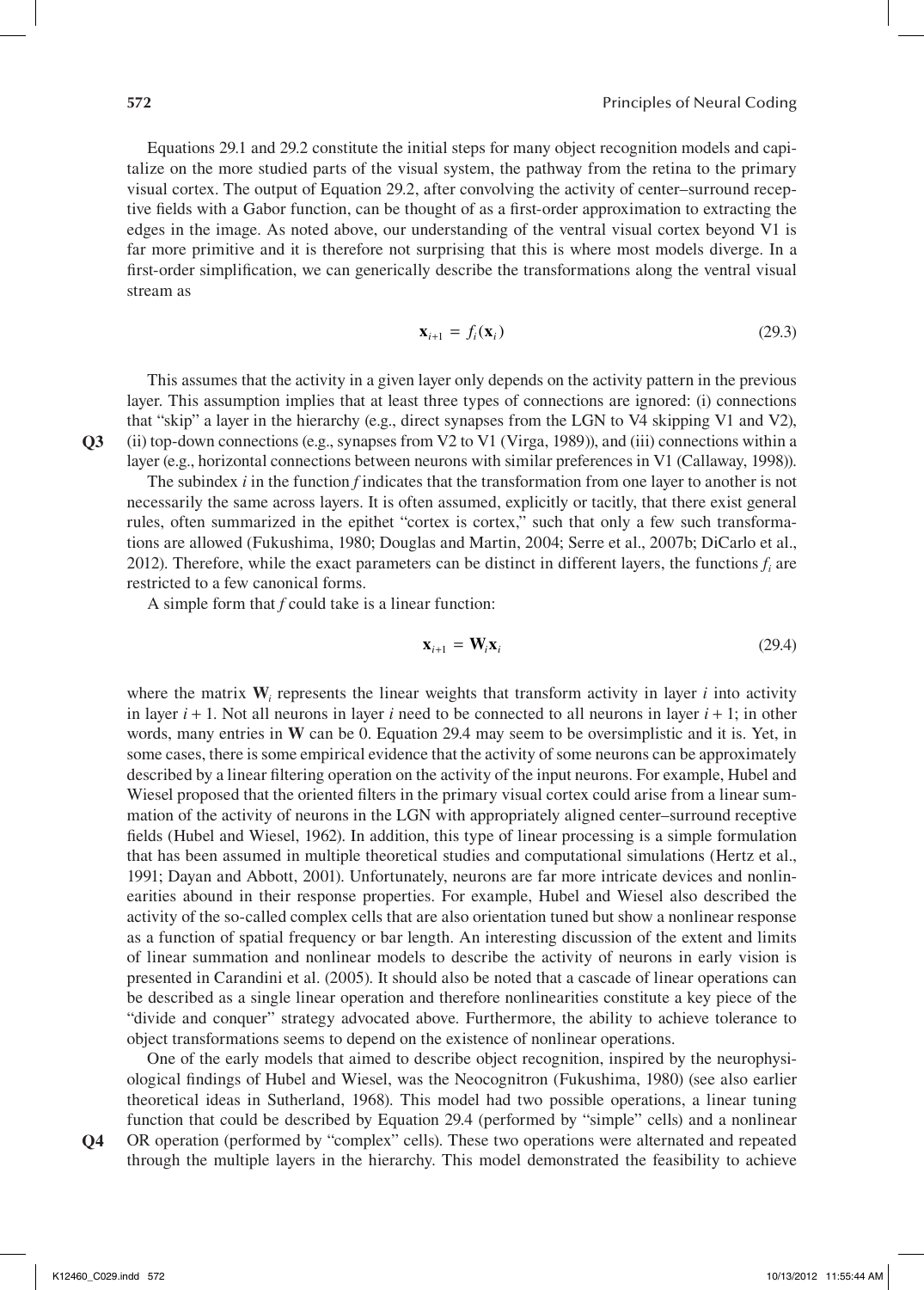scale and position tolerance in a letter recognition task for these linear/nonlinear cascades of operations. Several subsequent efforts (Olshausen et al., 1993; Wallis and Rolls, 1997; LeCun et al., 1998; Riesenhuber and Poggio, 1999; Amit and Mascaro, 2003; Deco and Rolls, 2004a) were inspired by the Neocognitron architecture.

Several studies have considered alternating stages of linear and nonlinear processing (sometimes generically defined as "LN models") (Heeger et al., 1996; Carandini et al., 1997, 2005; Keat et al., 2001; Rust et al., 2006). Typically, nonlinearities in such models include rectification (such that firing rates do not take negative values and are bounded by a maximum rate) and a local nonselective divisive normalization operation. Most of these types of models have so far been aimed toward describing the responses in early visual areas, including the LGN, V1, and even MT, although recently some of these ideas have also been extended to examine visual recognition tasks (Pinto et al., 2009).

One such effort to expand on the computational abilities of the Neocognitron in the computational model developed in the Poggio group (Riesenhuber and Poggio, 1999; Serre et al., 2005b, 2007b). This model is characterized by a purely feed forward and hierarchical architecture (see the schematic diagram in Figure 29.1). An image, represented by grayscale values, is convolved with Gabor filters at multiple scales and positions to mimic the responses of simple cells in the primary visual cortex. Like other efforts, the model consists of a cascade of linear and nonlinear operations. These operations come in only two flavors in the model; a tuning operation and soft-max operation. The tuning operation, which could be implemented by Equation 29.4 or by a Gaussian tuning function aims to describe the increasing degree of selectivity for complex shapes as we ascend the visual hierarchy. The soft-max function takes as input multiple units that have the same shape



**FIGURE 29.1** (See color insert.) Description of the computational model described in Serre et al. (2007). Q5 (a) The panel shows a schematic description of the receptive field preferences of units along the hierarchical model. (b) The panel describes example responses in each layer. An image  $I(x, y)$  (a grayscale rendering of a toy lion here), is convolved with a Gabor function  $G_j$  (Equation 29.2, two such functions shown next to the image) to yield activity in layer 1 (labeled S1). A given unit in layer 2 (labeled C1) computes a soft-max of the responses of units with the same tuning but shifted positions or different scales. Units in layer 3 (labeled S2) are radial basis functions, their centers are taken from random patches of natural images. Units in layer 4 (labeled C2) compute a soft-max of the responses in layer 3. The population activity in C2 can be trained with a supervised learning algorithm to perform visual identification or visual categorization tasks.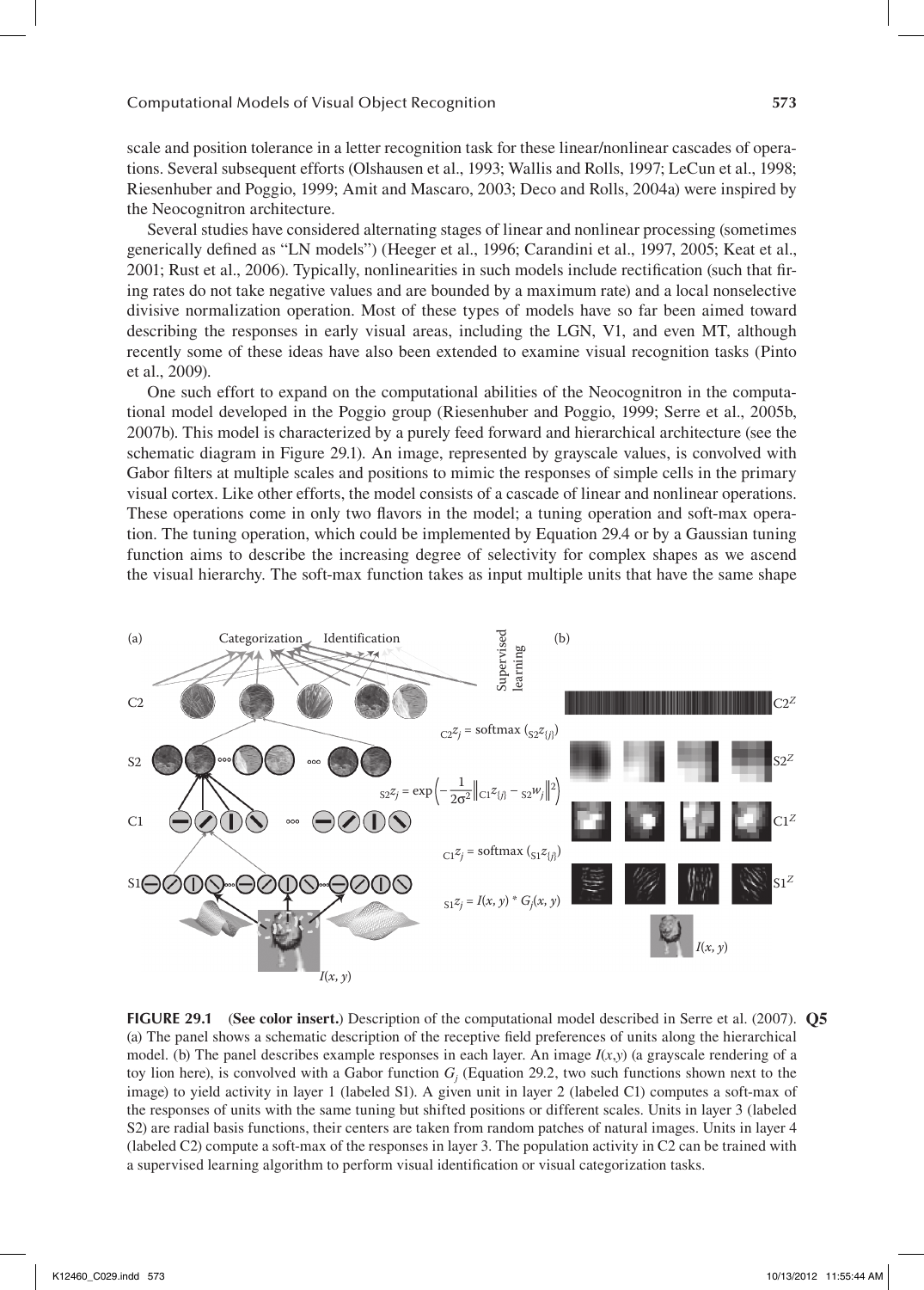preferences but different receptive field properties (e.g., shifted or scaled versions) and the max operation (winner-take-all) yields tolerance to transformation (e.g., position or scale). Both operations can be expressed in the following form:

$$
x_{i+1}[k] = g\left(\frac{\sum_{j=1}^{n} w[j,k]x_i^p[j]}{\alpha + \left(\sum_{j=1}^{n} x_i^q[j]\right)^r}\right)
$$
(29.5)

where  $x_{i+1}[k]$  represents the activity of unit *k* in layer  $i + 1$ ,  $w[j,k]$  represents the connection weight between unit *j* in layer *i* and unit *k* in layer *i* + 1, *p*, *q*, *r* are integer constants, α is a normalization constant, and *g* is a nonlinear function (e.g., sigmoid). Depending on the values of *p*, *q*, and *r*, different interesting behaviors can be obtained. In particular, taking *r* = 1/2, *p* = 1, *q* = 2, leads to a *tuning operation* where the numerator is a dot product similar to the one described by Equation 29.4 and the denominator provides a normalization operation:  $x_{i+1}[k] = g\left(\sum_{j=1}^n w[j,k]x_i[j]/\alpha + \sqrt{\sum_{j=1}^n x_i^2[j]}\right)$ . The responses of the unit are controlled by the weights **w** (e.g., from C1 to S2 in the scheme in Figure 29.1). As emphasized above, tuning is a central aspect of any computational model of visual recognition, allowing units along the hierarchy to respond to increasingly more elaborate features. Taking  $\mathbf{w} = 1$ ,  $p = q + 1$ ,  $r = 1$ , leads to a soft-max operation, particularly for large values of  $q: x_{i+1}[k] = g\left(\sum_{j=1}^n x_i^{q+1}[j]/\alpha + \sum_{j=1}^n x_i^q[j]\right)$  (e.g., from S1 to C1 or from S2 to C2 in Figure 29.1). When the exponent  $q$  is large, the ratio in the parenthesis is dominated by  $max(x_i)$ . In the scheme in Figure 29.1, the units *j* that form the input to this equation  $(x_i[j])$  have the same shape preferences but slightly shifted or scaled receptive fields. Under these conditions, the unit with response  $x_{i+1}[k]$  will have the same response tuning to the units with response  $x_i[j]$  for  $j = 1, \ldots, n$ . Yet, the higher-level unit  $i + 1$  will show a stronger degree of tolerance to those aspects of the response that differentiate the *j* units in layer *i* (e.g., scale and position).

**Q4**

The different operations that can arise from Equation 29.5 (e.g., the tuning and soft-max operation just described) can be implemented by a relatively simple and biophysically plausible circuit (Kouh and Poggio, 2004). These types of circuits are reminiscent of the LN cascades that have been used successfully to describe responses in the LGN and the primary visual cortex (Heeger et al., 1996; Carandini et al., 1997).

This and similar architectures have been subjected to several tests, including comparison with psychophysical measurements (e.g., Serre et al., 2007a), comparison with neurophysiological responses (e.g., Deco and Rolls, 2004a; Lampl et al., 2004; Hung et al., 2005; Serre et al., 2005b; Cadieu et al., 2007), and quantitative evaluation of performance in computer vision recognition tasks (e.g., LeCun et al., 1998; Serre et al., 2005a; Mutch and Lowe, 2006; Pinto et al., 2009).

### **29.6 Top-Down Signals in Visual Recognition**

In spite of the multiple simplifications, the success of bottom-up architectures in describing a large number of visual recognition phenomena suggest that they may not be a bad first cut (Poggio, 2011; DiCarlo et al., 2012). As emphasized above, bottom-up architectures constitute only an approximation to the complexities and wonders of neocortical computation. One of the several simplifications in bottom-up models is the lack of top-down signals. We know that there are abundant backprojections in the neocortex (e.g., Felleman and Van Essen, 1991; Callaway, 2004; Douglas and Martin, 2004). The functions of top-down connections have been less studied at the neurophysiological level but there is no shortage of computational models illustrating the rich array of computations that emerge with such connectivity. Several models have used top-down connections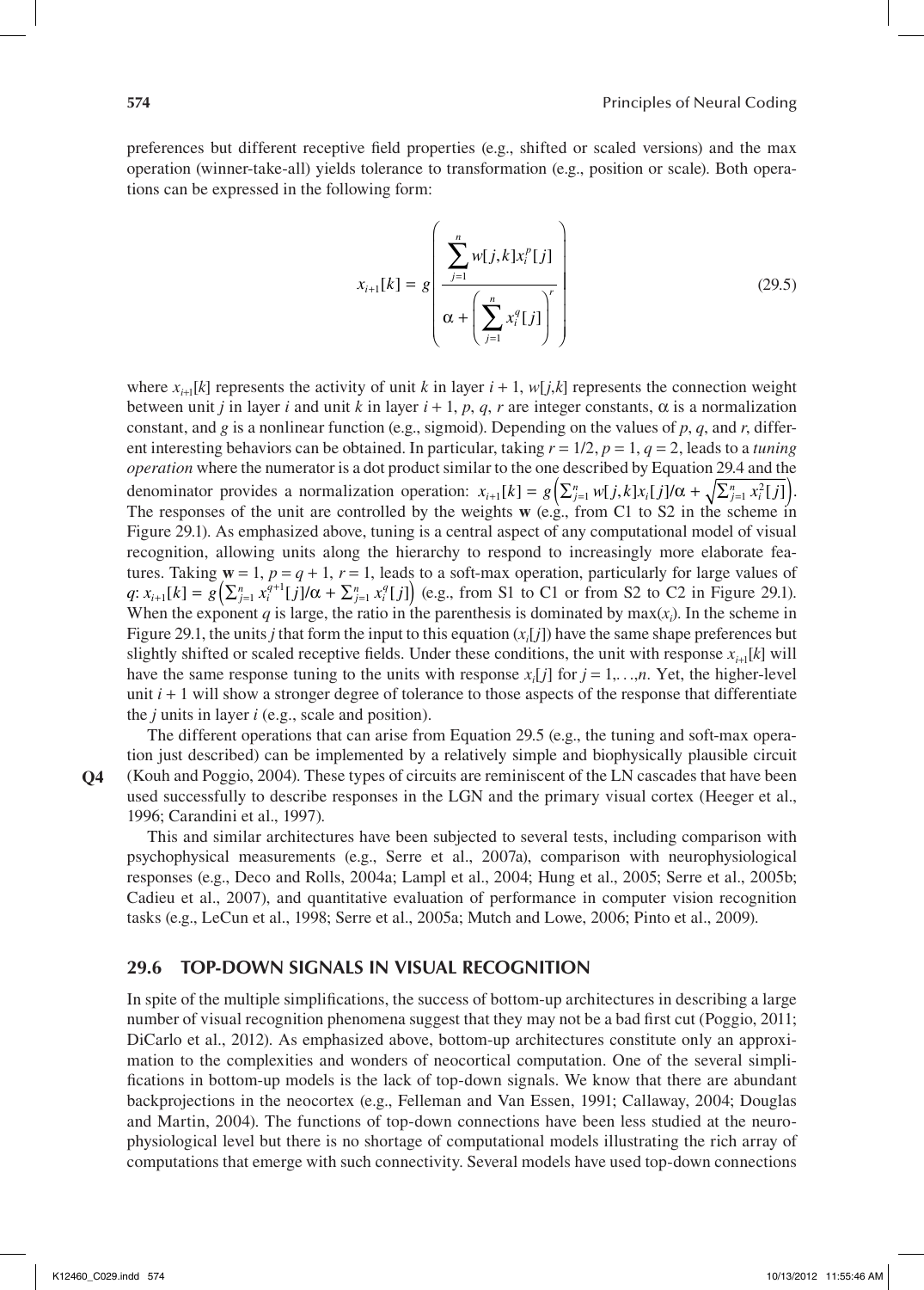to guide attention to specific locations or specific features within the image (e.g., Tsotsos, 1990; Olshausen et al., 1993; Itti and Koch, 2001; Deco and Rolls, 2005; Rao, 2005; Compte and Wang, 2006; Chikkerur et al., 2009). The allocation of attention to the specific parts of an image can significantly enhance the recognition performance by alleviating the problems associated with image segmentation and clutter.

Top-down signals can also play an important role in the recognition of occluded objects. When only partial object information is available, the system must be able to perform object completion and interpret the image based on prior knowledge. Attractor networks (with all-to-all connectivity) have been shown to be able to retrieve the identity of stored memories from partial information (e.g., Hopfield, 1982). Some computational models have combined bottom-up architectures with attractor networks at the top of the hierarchy (e.g., Deco and Rolls, 2004a). During object completion, topdown signals could play an important role by providing prior stored information that influences the bottom-up sensory responses.

Several proposals have argued that visual recognition can be formulated as a Bayesian inference problem (Mumford, 1992; Rao et al., 2002; Lee and Mumford, 2003; Rao, 2004; Yuille and Kersten, 2006; Chikkerur et al., 2009). Considering three layers of the visual cascade (e.g., LGN, V1, and higher areas), and denoting activity in those layers as  $\mathbf{x}_0$ ,  $\mathbf{x}_1$ , and  $\mathbf{x}_h$ , respectively, then the probability of obtaining a given response pattern in V1 depends both on the sensory input and the feedback from higher areas:

$$
P(\mathbf{x}_1|\mathbf{x}_0, \mathbf{x}_h) = \frac{P(\mathbf{x}_0|\mathbf{x}_1, \mathbf{x}_h)P(\mathbf{x}_1|\mathbf{x}_h)}{P(\mathbf{x}_0|\mathbf{x}_h)}
$$
(29.6)

where  $P(\mathbf{x}_1|\mathbf{x}_h)$  represents the feedback biases conveying prior information (Lee and Mumford, 2003). An intriguing idea proposed by Rao and Ballard argues that top-down connections provide predictive signals whereas bottom-up signals convey the difference between the sensory input and the top-down predictions (Rao and Ballard, 1999). Particularly at the psychophysics level, there have been multiple studies illustrating how top-down signals can help explain human recognition performance in a variety of tasks (for a review, see Kersten and Yuille, 2003).

### **29.7 Road Ahead**

Significant progress has been made toward describing visual object recognition in a principled and theoretically sound fashion. Yet, the lacunas in our understanding of the functional and computational architecture of the ventral visual cortex are not small. The preliminary steps have distilled important principles of neocortical computation, including deep networks that can divide and conquer complex tasks, bottom-up circuits that perform rapid computations, gradual increases in selectivity, and tolerance to object transformation.

In stark contrast with the pathway from the retina to the primary visual cortex, we do not have a quantitative description of the feature preferences of neurons along the ventral visual pathway. In addition, several computational models do not make clear, concrete, and testable predictions toward systematically characterizing the ventral visual cortex at the physiological levels. Computational models can perform several complex recognition tasks and compete against nonbiological computer vision approaches. Yet, for the vast majority of recognition tasks, they still fall significantly below human performance.

The next several years are likely to bring many new surprises in the field. We will be able to characterize the system at unprecedented resolution at the experimental level and we will be able to evaluate sophisticated and computationally intensive theories in realistic times. In the same way that the younger generations are not surprised by machines that can play chess competitively, the next generation may not be surprised by intelligent devices that can "see" like we do or even better.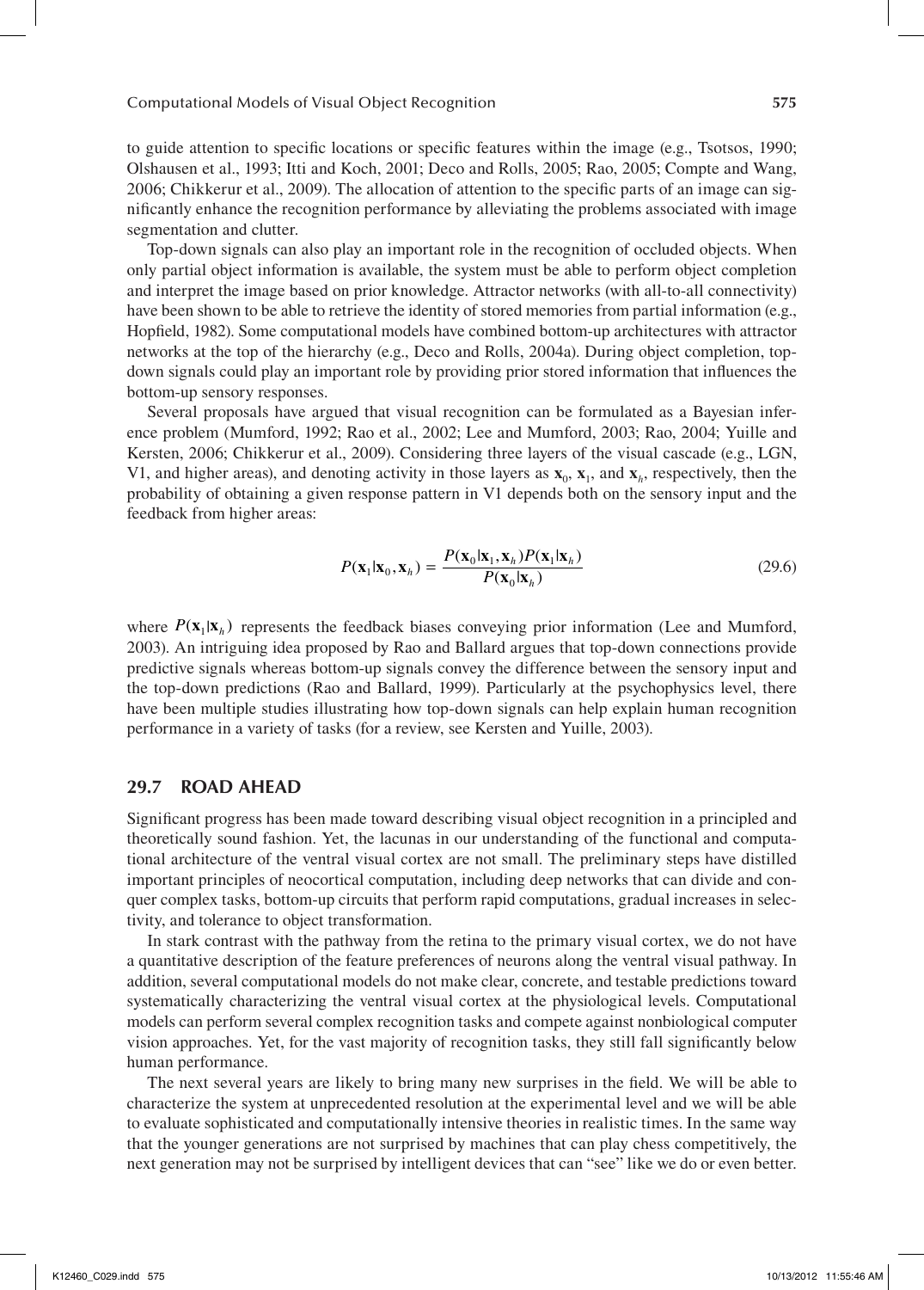### **References**

- Abbott LF, Rolls ET, Tovee MJ. 1996. Representational capacity of face coding in monkeys. *Cerebral Cortex* 6:498–505.
- Amit Y, Mascaro M. 2002. An integrated network for invariant visual detection and recognition. *Vision Research* 43:14.
- Amit Y, Mascaro M. 2003. An integrated network for invariant visual detection and recognition. *Vision Research* 43:2073–2088.
- Bengio Y, Lamblin P, Popovici D, Larochelle H. 2007. Greedy layer-wise training of deep networks. In: *Advances in Neural Information Processing Systems*.
	- Biederman I. 1987. Recognition-by-components: A theory of human image understanding. *Psychological Review* 24:115–147.
	- Blumberg J, Kreiman G. 2010. How cortical neurons help us see: Visual recognition in the human brain. *Journal of Clinical Investigation* 120:3054–3063.
- Borenstein E, Sharon E, Ullman S. 2004. Combining top-down and bottom-up segmentation. In: *IEEE Conference on Computer Vision and Pattern Recognition*.
- Brady TF, Konkle T, Alvarez GA, Oliva A. 2008. Visual long-term memory has a massive storage capacity for object details. *Proceedings of the National Academy of Science of the United States of America* 105:14325–14329.
- Brincat SL, Connor CE. 2004. Underlying principles of visual shape selectivity in posterior inferotemporal cortex. *Nature Neuroscience* 7:880–886.
- Bulthoff HH, Edelman SY, Tarr MJ. 1995. How are three-dimensional objects represented in the brain? *Cerebral Cortex* 5:247–260.
- Cadieu C, Kouh M, Pasupathy A, Connor C, Riesenhuber M, Poggio T. 2007. A model of V4 shape selectivity and invariance. *Journal of Neurophysiology* 98:1733–1750.
- Callaway EM. 1998. Local circuits in primary visual cortex of the macaque monkey. *Annual Review of Neuroscience* 21:47–74.
- Callaway EM. 2004. Feedforward, feedback and inhibitory connections in primate visual cortex. *Neural Network* 17:625–632.
- Carandini M, Demb JB, Mante V, Tolhurst DJ, Dan Y, Olshausen BA, Gallant JL, Rust NC. 2005. Do we know what the early visual system does? *Journal of Neuroscience* 25:10577–10597.
- Carandini M, Heeger DJ, Movshon JA. 1997. Linearity and normalization in simple cells of the macaque primary visual cortex. *Journal of Neuroscience* 17:8621–8644.
- Chikkerur S, Serre T, Poggio T. 2009. A Bayesian inference theory of attention: Neuroscience and algorithms. In: (MIT-CSAIL-TR, ed), Cambridge: MIT.
- Compte A, Wang XJ. 2006. Tuning curve shift by attention modulation in cortical neurons: A computational study of its mechanisms. *Cerebral Cortex* 16:761–778.
- Connor CE, Brincat SL, Pasupathy A. 2007. Transformation of shape information in the ventral pathway. *Current Opinion in Neurobiology* 17:140–147.
- Dayan P, Abbott L. 2001. *Theoretical Neuroscience*. Cambridge: MIT Press.
- Deco G, Rolls ET. 2004a. A neurodynamical cortical model of visual attention and invariant object recognition. *Vision Research* 44:621–642.
- Deco G, Rolls ET. 2004b. *Computational Neuroscience of Vision*. Oxford University Press. **Q9**

Deco G, Rolls ET. 2005. Attention, short-term memory, and action selection: A unifying theory. *Progress in Neurobiology* 76:236–256.

- DiCarlo JJ, Cox DD. 2007. Untangling invariant object recognition. *Trends in Cognitive Science* 11:333–341.
- DiCarlo JJ, Zoccolan D, Rust NC. 2012. How does the brain solve visual object recognition? *Neuron* 73:415–434.
- Douglas RJ, Martin KA. 2004. Neuronal circuits of the neocortex. *Annual Review in Neuroscience* 27:419–451.
- Dowling J. 1987. *The Retina. An Approachable Part of the Brain*. Belknap Press. **Q9**
	- Edelman S, Duvdevani-Bar S. 1997. A model of visual recognition and categorization. *Philosophy of Transaction Royal Society of London B: Biological Science* 352:1191–1202.
		- Felleman DJ, Van Essen DC. 1991. Distributed hierarchical processing in the primate cerebral cortex. *Cerebral Cortex* 1:1–47.
		- Fukushima K. 1980. Neocognitron: A self organizing neural network model for a mechanism of pattern recognition unaffected by shift in position. *Biological Cybernetics* 36:193–202.

**Q6**

**Q7**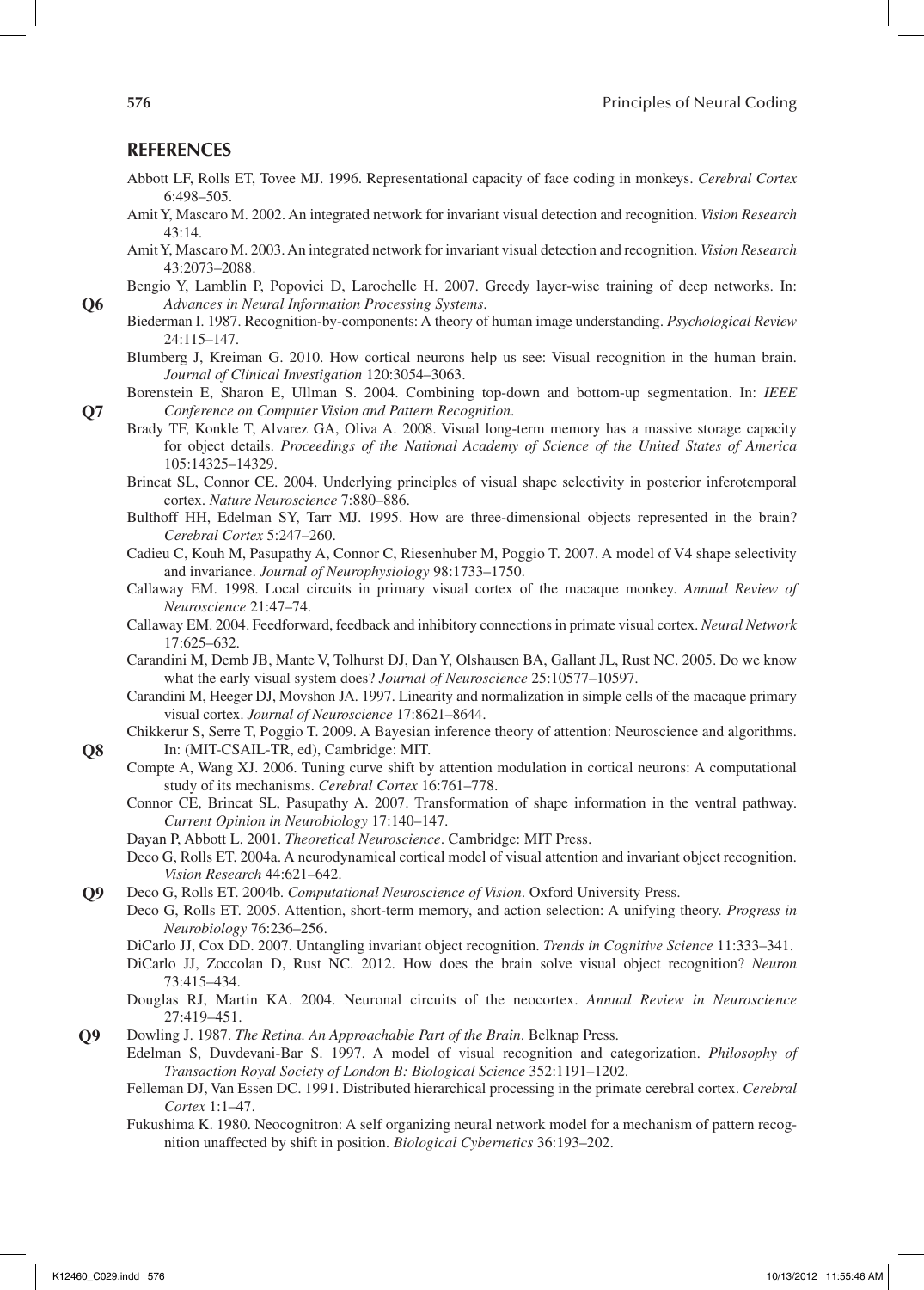- Haxby J, Grady C, Horwitz B, Ungerleider L, Mishkin M, Carson R, Herscovitch P, Schapiro M, Rapoport S. 1991. Dissociation of object and spatial visual processing pathways in human extrastriate cortex. *Proceedings of the National Academy of Sciences* 88:1621–1625.
- Heeger DJ, Simoncelli EP, Movshon JA. 1996. Computational models of cortical visual processing. *Proceedings of the National Academy of Sciences of the United States of America* 93:623–627.
- Hegde J, Van Essen DC. 2007. A comparative study of shape representation in macaque visual areas v2 and v4. *Cerebral Cortex* 17:1100–1116.
- Hertz J, Krogh A, Palmer R. 1991. *Introduction to the Theory of Neural Computation*. Santa Fe: Santa Fe Institute Studies in the Sciences of Complexity.
- Hinton G. 1992. How neural networks learn from experience. *Scientific American* 267:145–151.
- Hinton GE, Salakhutdinov RR. 2006. Reducing the dimensionality of data with neural networks. *Science* 313:504–507.
- Hopfield JJ. 1982. Neural networks and physical systems with emergent collective computational abilities. *Proceedings of the National Academy of Sciences* 79:2554–2558.
- Horn B. 1986. *Robot Vision*. Cambridge: MIT Press.
- Hubel DH, Wiesel TN. 1962. Receptive fields, binocular interaction and functional architecture in the cat's visual cortex. *Journal of Physiology* 160:106–154.
- Hummel JE, Biederman I. 1992. Dynamic binding in a neural network for shape recognition. *Psychological Review* 99:480–517.
- Hung C, Kreiman G, Poggio T, DiCarlo J. 2005. Fast read-out of object identity from macaque inferior temporal cortex. *Science* 310:863–866.
- Itti L, Koch C. 2001. Computational modeling of visual attention. *National Review of Neuroscience* 2:194–203.
- Keat J, Reinagel P, Reid RC, Meister M. 2001. Predicting every spike: A model for the responses of visual neurons. *Neuron* 30:803–817.
- Kersten D, Yuille A. 2003. Bayesian models of object perception. *Current Opinion in Neurobiology* 13:150–158.
- Keysers C, Xiao DK, Foldiak P, Perret DI. 2001. The speed of sight. *Journal of Cognitive Neuroscience* 13:90–101.
- Kirchner H, Thorpe SJ. 2006. Ultra-rapid object detection with saccadic eye movements: Visual processing speed revisited. *Vision Research* 46:1762–1776.
- Kohn A. 2007. Visual adaptation: Physiology, mechanisms, and functional benefits. *Journal of Neurophysiology* 97:3155–3164.
- Kouh M, Poggio T. 2004. A general mechanism for tuning: Gain control circuits and synapses underlie tuning of cortical neurons. In: (Memo MA, ed). Cambridge: MIT.
- Kriegeskorte N, Mur M, Ruff DA, Kiani R, Bodurka J, Esteky H, Tanaka K, Bandettini PA. 2008. Matching categorical object representations in inferior temporal cortex of man and monkey. *Neuron* 60:1126–1141.
- Lampl I, Ferster D, Poggio T, Riesenhuber M. 2004. Intracellular measurements of spatial integration and the MAX operation in complex cells of the cat primary visual cortex. *Journal of Neurophysiology* 92:2704–2713.
- LeCun Y, Bottou L, Bengio Y, Haffner P. 1998. Gradient-based learning applied to document recognition. *Proceedings of the IEEE* 86:2278–2324.
- Lee TS, Mumford D. 2003. Hierarchical Bayesian inference in the visual cortex. *Journal of the Optical Society of America A, Optics of Image Science Vision* 20:1434–1448.
- Lennie P, Movshon JA. 2005. Coding of color and form in the geniculostriate visual pathway (invited review). *Journal of the Optical Society of America A, Optics of Image Science Vision* 22:2013–2033.
- Liu H, Agam Y, Madsen JR, Kreiman G. 2009. Timing, timing, timing: Fast decoding of object information from intracranial field potentials in human visual cortex. *Neuron* 62:281–290.
- Logothetis NK, Sheinberg DL. 1996. Visual object recognition. *Annual Review of Neuroscience* 19:577–621.
- Logothetis NK, Pauls J, Poggio T. 1995. Shape representation in the inferior temporal cortex of monkeys. *Current Biology* 5:552–563.
- Marr D. 1982. *Vision*. Freeman Publishers.
- Marr D, Nishihara HK. 1978. Representation and recognition of the spatial organization of three-dimensional shapes. *Proceedings of the Royal Society of London B: Biological Science* 200:269–294.
- Maunsell JHR. 1995. The brain's visual world: Representatioin of visual targets in cerebral cortex. *Science* 270:764–769.
- Meister M. 1996. Multineuronal codes in retinal signaling. *Proceedings of the National Academy of Science* 93:609–614.

**Q9**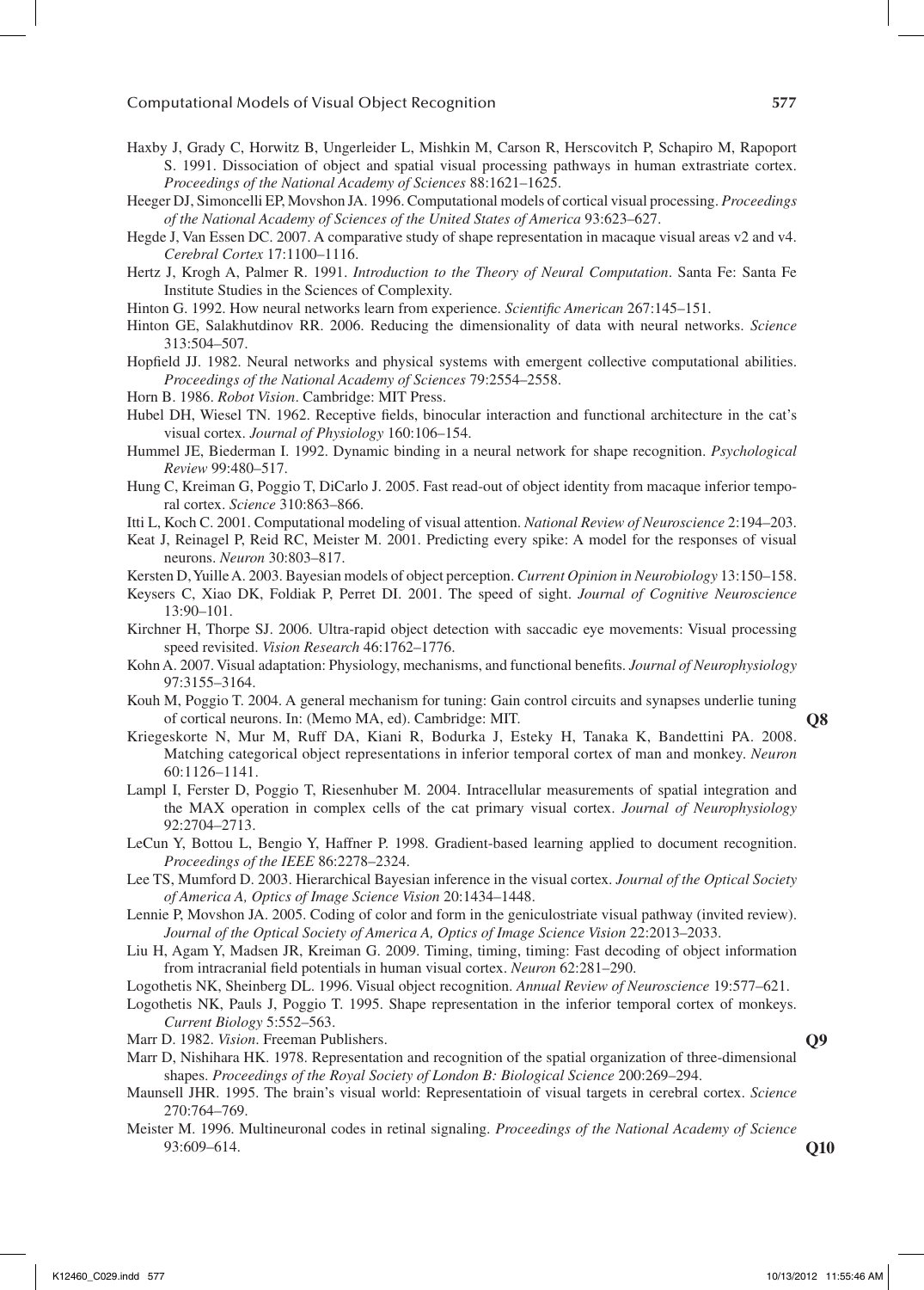- Mel B. 1997. SEEMORE: Combining color, shape and texture histogramming in a neurally inspired approach to visual object recognition. *Neural Computation* 9:777.
- Miyashita Y, Chang HS. 1988. Neuronal correlate of pictorial short-term memory in the primate temporal cortex. *Nature* 331:68–71.
- Mumford D. 1992. On the computational architecture of the neocortex. II. The role of cortico-cortical loops. *Biology of Cybernetics* 66:241–251.
- Mutch J, Lowe D. 2006. Multiclass object recognition with sparse, localized features. In: *CVPR*, pp 11–18. New York.
- Myerson J, Miezin F, Allman J. 1981. Binocular rivalry in macaque monkeys and humans: A comparative study in perception. *Behavioral Analysis Letters* 1:149–159.
- Nielsen KJ, Logothetis NK, Rainer G. 2006. Discrimination strategies of humans and rhesus monkeys for complex visual displays. *Current Biology* 16:814–820.
- Olshausen BA, Anderson CH, Van Essen DC. 1993. A neurobiological model of visual attention and invariant pattern recognition based on dynamic routing of information. *Journal of Neuroscience* 13:4700–4719.
- Orban GA, Van Essen, D., Vanduffel, W. 2004. Comparative mapping of higher visual areas in monkeys and humans. *Trends in Cognitive Sciences* 8:315–324.
- Pinto N, Doukhan D, DiCarlo JJ, Cox DD. 2009. A high-throughput screening approach to discovering good forms of biologically inspired visual representation. *PLoS Compution in Biology* 5:e1000579.
- Poggio T. 2011. The computational magic of the ventral steam: Towards a theory. *Nature Proceedings*.
- Poggio T, Smale S. 2003. The mathematics of learning: Dealing with data. *Notices of the American Mathematical Society* 50:537–544.
- Potter M, Levy E. 1969. Recognition memory for a rapid sequence of pictures. *Journal of Experimental Psychology* 81:10–15.
- Rao RP. 2004. Bayesian computation in recurrent neural circuits. *Neural Computation* 16:1–38.
- Rao RP. 2005. Bayesian inference and attentional modulation in the visual cortex. *Neuroreport* 16:1843–1848.
- Rao RP, Ballard DH. 1999. Predictive coding in the visual cortex: A functional interpretation of some extraclassical receptive-field effects. *Nature Neuroscience* 2:79–87.
- Rao RPN, Olshausen BA, Lewicki MS, eds. 2002. *Probabilistic Models of the Brain: Perception and Neural Function*. Cambridge: MIT Press.
- Richmond B, Wurtz R, Sato T. 1983. Visual responses in inferior temporal neurons in awake Rhesus monkey. *Journal of Neurophysiology* 50:1415–1432.
- Riesenhuber M, Poggio T. 1999. Hierarchical models of object recognition in cortex. *Nature Neuroscience* 2:1019–1025.
- Riesenhuber M, Poggio T. 2002. Neural mechanisms of object recognition. *Current Opinion in Neurobiology* 12:162–168.
- Rolls E. 1991. Neural organization of higher visual functions. *Current Opinion in Neurobiology* 1:274–278.
- Rust NC, Mante V, Simoncelli EP, Movshon JA. 2006. How MT cells analyze the motion of visual patterns. *Nature Neuroscience* 9:1421–1431.
- Schmolesky M, Wang Y, Hanes D, Thompson K, Leutgeb S, Schall J, Leventhal A. 1998. Signal timing across the macaque visual system. *Journal of Neurophysiology* 79:3272–3278.
- Serre T, Wolf L, Poggio T. 2005a. Object recognition with features inspired by visual cortex. In: *CVPR*.
	- Serre T, Oliva A, Poggio T. 2007a. Feedforward theories of visual cortex account for human performance in rapid categorization. *Proceedings of the National Academy of Science* 104:6424–6429.
	- Serre T, Kouh M, Cadieu C, Knoblich U, Kreiman G, Poggio T. 2005b. A theory of object recognition: Computations and circuits in the feedforward path of the ventral stream in primate visual cortex. In: *pp CBCL Paper #259/AI Memo #2005-2036*. Boston: MIT.
	- Serre T, Kreiman G, Kouh M, Cadieu C, Knoblich U, Poggio T. 2007b. A quantitative theory of immediate visual recognition. *Progress in Brain Research* 165C:33–56.
	- Sharon E, Galun M, Sharon D, Basri R, Brandt A. 2006. Hierarchy and adaptivity in segmenting visual scenes. *Nature* 442:810–813.
	- Smirnakis SM, Berry MJ, Warland DK, Bialek W, Meister M. 1997. Adaptation of retinal processing to image contrast and spatial scale. *Nature* 386:69–73.
	- Standing L. 1973. Learning 10,000 pictures. *Quarterly Journal of Experimental Psychology* 25:207–222.
	- Sutherland NS. 1968. Outlines of a theory of visual pattern recognition in animals and man. *Proceedings of the Royal Society of London B: Biological Science* 171:297–317.
	- Tanaka K. 1996. Inferotemporal cortex and object vision. *Annual Review of Neuroscience* 19:109–139. Thorpe S, Fize D, Marlot C. 1996. Speed of processing in the human visual system. *Nature* 381:520–522. Tsao DY, Livingstone MS. 2008. Mechanisms of face perception. *The Annual Review of Neuroscience* 31:26.

**Q9**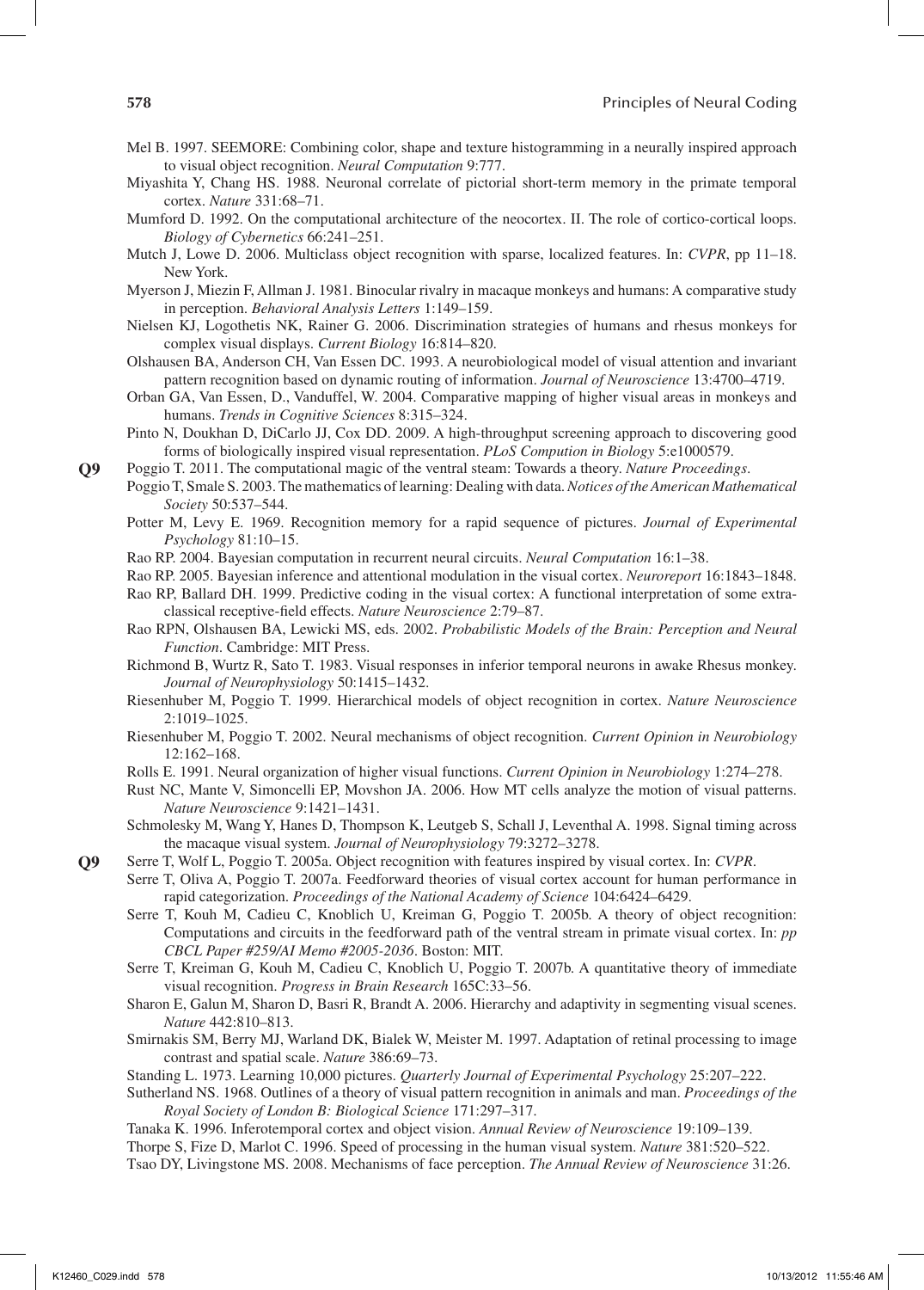Tsotsos J. 1990. Analyzing vision at the complexity level. *Behavioral and Brain Sciences* 13–30:423–445.

Ullman S. 1996. *High-Level Vision*. Cambridge, MA: The MIT Press.

- Ungerleider L, Mishkin M. 1982. Two cortical visual systems. In: *Analysis of Visual Behavior* (Ingle D, Goodale M, Mansfield R, eds). Cambridge: MIT Press.
- Virga A, Rockland, KS. 1989. Terminal arbors of individual "feedback" axons projecting from area V2 to V1 in the macaque monkey: A study using immunohistochemistry of anterogradely transported phaseolus vulgaris-leucoagglutinin. *The Journal of Comparative Neurology* 285:54–72.

Vogels R, Biederman I, Bar M, Lorincz A. 2001. Inferior temporal neurons show greater sensitivity to nonaccidental than to metric shape differences. *Journal of Cognitive Neuroscience* 13:444–453.

- Wallis G, Rolls ET. 1997. Invariant face and object recognition in the visual system. *Progress in Neurobiology* 51:167–194.
- Wandell BA. 1995. *Foundations of Vision*. Sunderland: Sinauer Associates Inc.
- Winston P. 1975. Learning structural descriptions from examples. In: *The Psychology of Computer Vision* (Winston P, ed), pp 157–209: McGraw-Hill.
- Yamane Y, Carlson ET, Bowman KC, Wang Z, Connor CE. 2008. A neural code for three-dimensional object shape in macaque inferotemporal cortex. *Nature Neuroscience* 11:1352–1360.
- Yuille A, Kersten D. 2006. Vision as Bayesian inference: Analysis by synthesis? *Trends in Cognitive Science* 10:301–308.